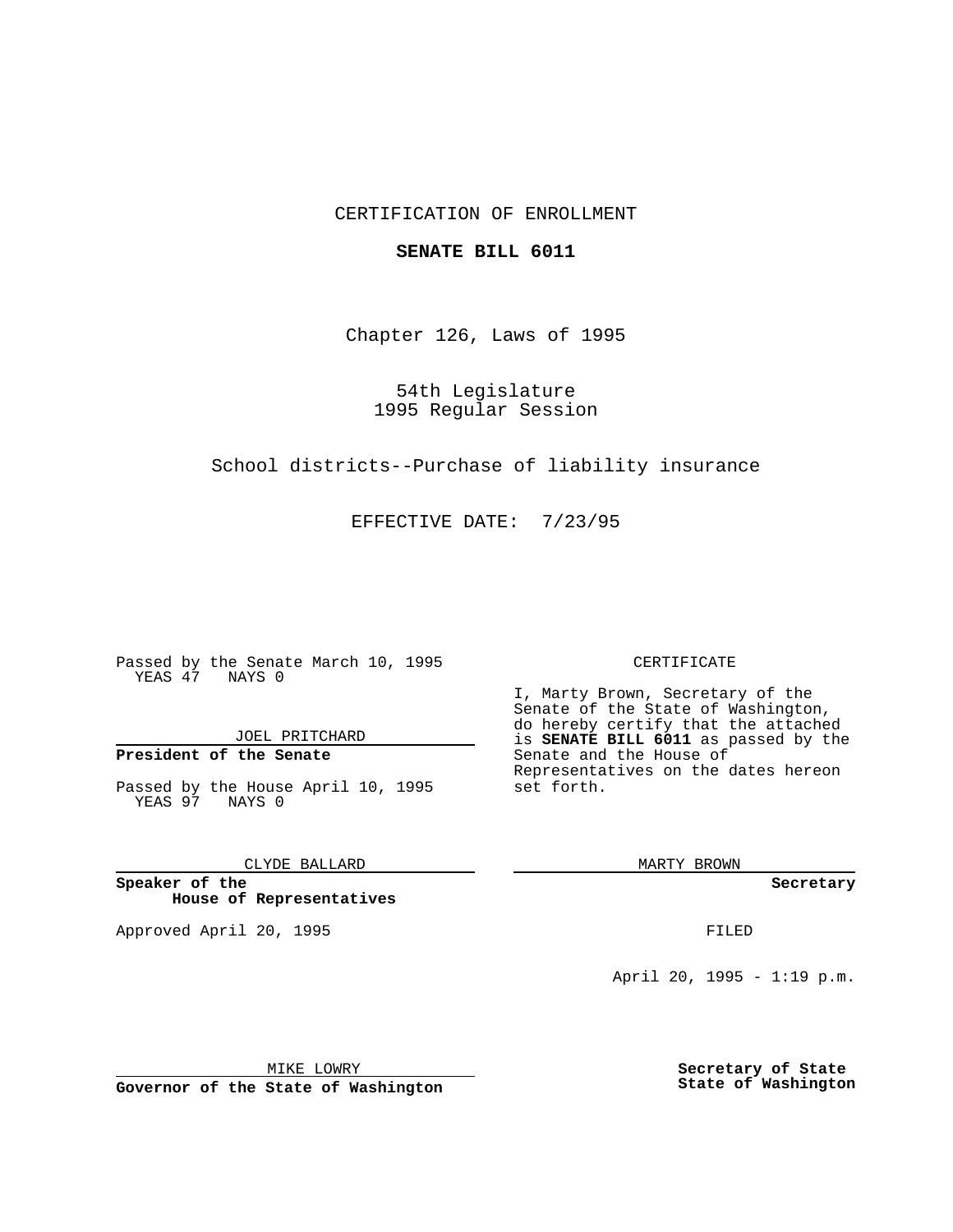# **SENATE BILL 6011** \_\_\_\_\_\_\_\_\_\_\_\_\_\_\_\_\_\_\_\_\_\_\_\_\_\_\_\_\_\_\_\_\_\_\_\_\_\_\_\_\_\_\_\_\_\_\_

\_\_\_\_\_\_\_\_\_\_\_\_\_\_\_\_\_\_\_\_\_\_\_\_\_\_\_\_\_\_\_\_\_\_\_\_\_\_\_\_\_\_\_\_\_\_\_

Passed Legislature - 1995 Regular Session

**State of Washington 54th Legislature 1995 Regular Session By** Senator McAuliffe

Read first time 02/22/95. Referred to Committee on Education.

 AN ACT Relating to the purchase of liability insurance by school 2 districts; and amending RCW 28A.400.350.

BE IT ENACTED BY THE LEGISLATURE OF THE STATE OF WASHINGTON:

 **Sec. 1.** RCW 28A.400.350 and 1993 c 492 s 226 are each amended to read as follows:

 (1) The board of directors of any of the state's school districts may make available liability, life, health, health care, accident, disability and salary protection or insurance or any one of, or a combination of the enumerated types of insurance, or any other type of insurance or protection, for the members of the boards of directors, the students, and employees of the school district, and their dependents. Such coverage may be provided by contracts with private carriers, with the state health care authority after July 1, 1990, pursuant to the approval of the authority administrator, or through self-insurance or self-funding pursuant to chapter 48.62 RCW, or in any other manner authorized by law. Except for health benefits purchased with nonstate funds as provided in RCW 28A.400.200, effective on and after October 1, 1995, health care coverage, life insurance, 19 ((<del>liability insurance,</del>)) accidental death and dismemberment insurance,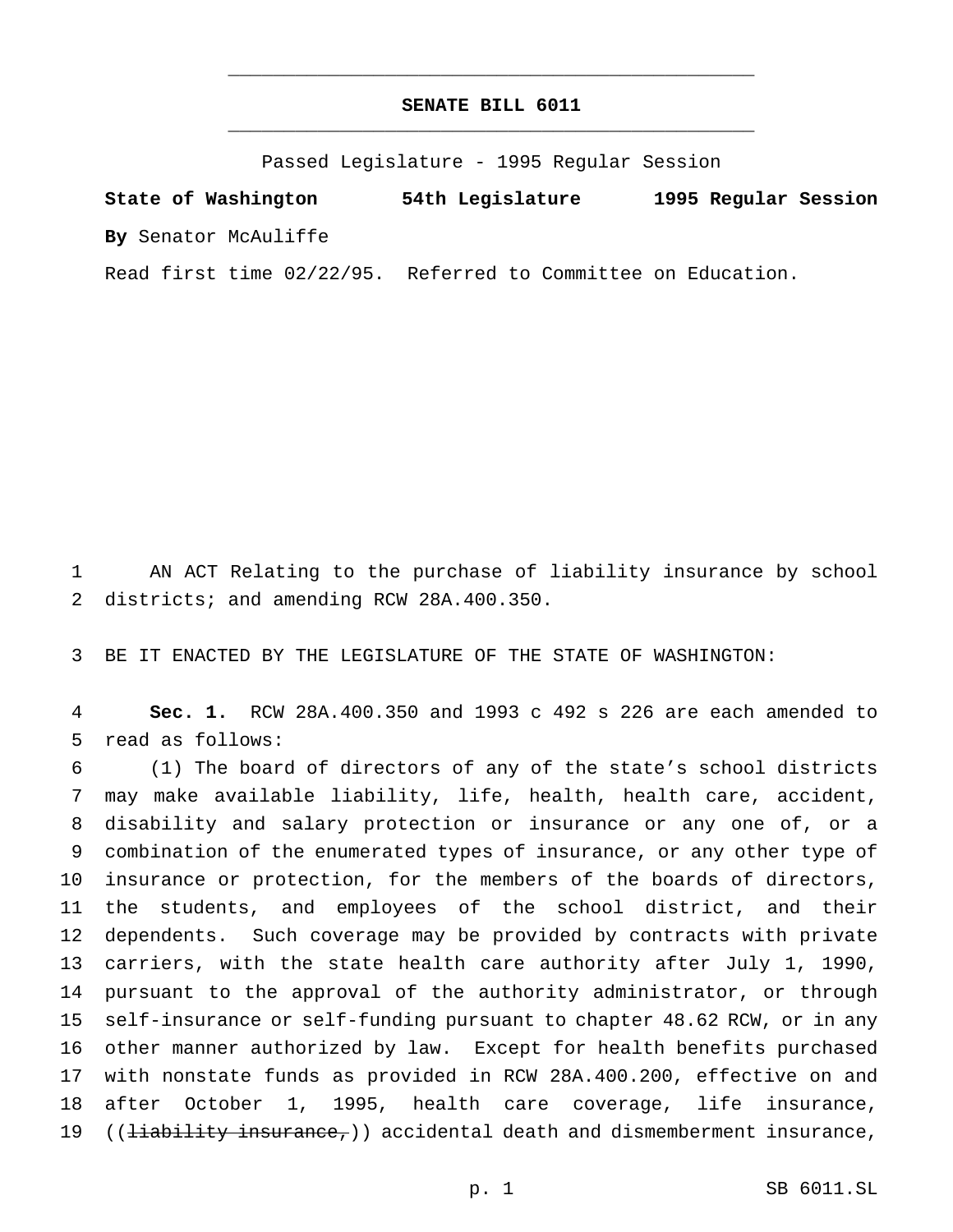and disability income insurance shall be provided only by contracts with the state health care authority.

 (2) Whenever funds are available for these purposes the board of directors of the school district may contribute all or a part of the cost of such protection or insurance for the employees of their respective school districts and their dependents. The premiums on such liability insurance shall be borne by the school district.

 After October 1, 1990, school districts may not contribute to any employee protection or insurance other than liability insurance unless the district's employee benefit plan conforms to RCW 28A.400.275 and 28A.400.280.

 (3) For school board members and students, the premiums due on such protection or insurance shall be borne by the assenting school board member or student. The school district may contribute all or part of the costs, including the premiums, of life, health, health care, accident or disability insurance which shall be offered to all students participating in interschool activities on the behalf of or as representative of their school or school district. The school district board of directors may require any student participating in extracurricular interschool activities to, as a condition of participation, document evidence of insurance or purchase insurance that will provide adequate coverage, as determined by the school district board of directors, for medical expenses incurred as a result of injury sustained while participating in the extracurricular activity. In establishing such a requirement, the district shall adopt regulations for waiving or reducing the premiums of such coverage as may be offered through the school district to students participating in extracurricular activities, for those students whose families, by reason of their low income, would have difficulty paying the entire amount of such insurance premiums. The district board shall adopt regulations for waiving or reducing the insurance coverage requirements for low-income students in order to assure such students are not prohibited from participating in extracurricular interschool activities.

 (4) All contracts for insurance or protection written to take advantage of the provisions of this section shall provide that the beneficiaries of such contracts may utilize on an equal participation basis the services of those practitioners licensed pursuant to chapters 18.22, 18.25, 18.53, 18.57, and 18.71 RCW.